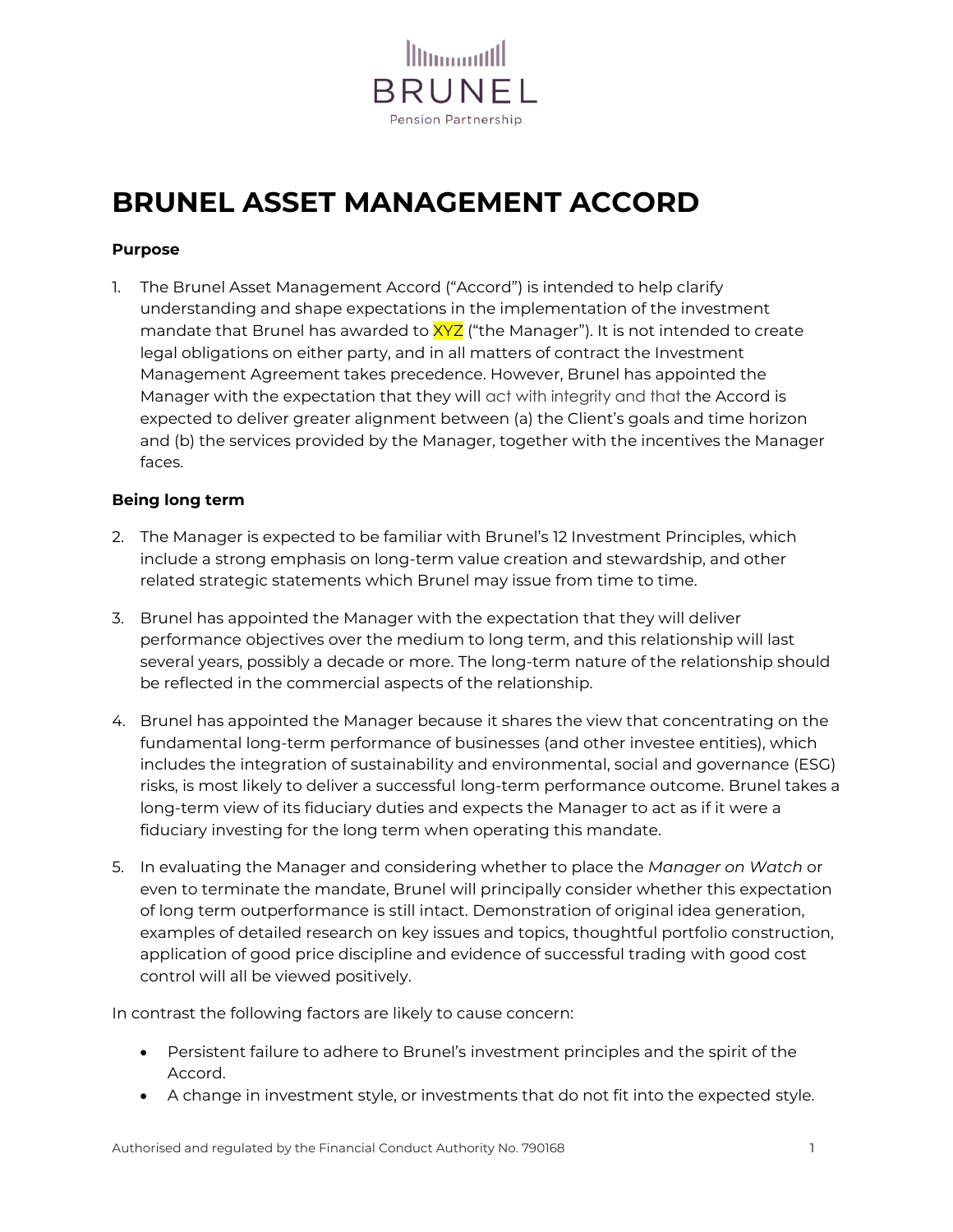

- Lack of understanding of reasons for any underperformance, and/or a reluctance to learn lessons from mistakes. Conversely, complacency after good performance should be avoided.
- Failure to follow the investment restrictions or manage risk appropriately, including taking too little risk.
- Organisation instability or the loss of key personnel.
- *6.* Investment performance, particularly in the short term, will be of limited significance in evaluating the Manager. When investment performance is considered, Brunel will have regard to the statistical dispersion of results, given the relative risk in performance to the benchmark expected in the mandate.
- 7. The normal practice of Brunel is to give managers at least three years to prove themselves, and not to terminate mandates without good reason. Brunel expects some mandates to remain in place for 10 years or more, and Managers should be aware that appointing new managers is resource-intensive, and not something Brunel will undertake lightly.

# **Communication is vital**

- 8. Brunel demands high standards of transparency from the companies and organisations it works with, so likewise places a high priority on being transparent itself and providing high standards of reporting and communication. Brunel will expect the Managers' reporting to facilitate its ability to deliver this commitment.
- 9. Both parties acknowledge the importance of open and free communication between themselves. Although communication may be frequent, both parties do not wish this to lead to short term pressure and Brunel will endeavour to ensure that such dialogue does not inadvertently give such an impression. If the Manager feels under short term pressure, they should provide feedback to Brunel on these concerns.
- 10. Brunel is aware that sudden, large demands for liquidity through partial redemptions may hinder the Manager's investment process, and specifically the ability to commit long term capital. Brunel will seek to moderate the risks such demands could generate. As part of the Manager's reporting, Brunel will be interested in any elements of the Manager's business model which seek to reduce the risks that Brunel might bear from potential large redemptions by other clients of the Manager.
- 11. Brunel is aware that capacity may be an issue for this mandate and will expect the Manager to report on capacity considerations from time to time.
	- a. Brunel will provide feedback to the Manager on Brunel's perception of the Manager, including whether they are on Watch. Brunel's evaluation will be primarily influenced by the factors stated in 5 above.